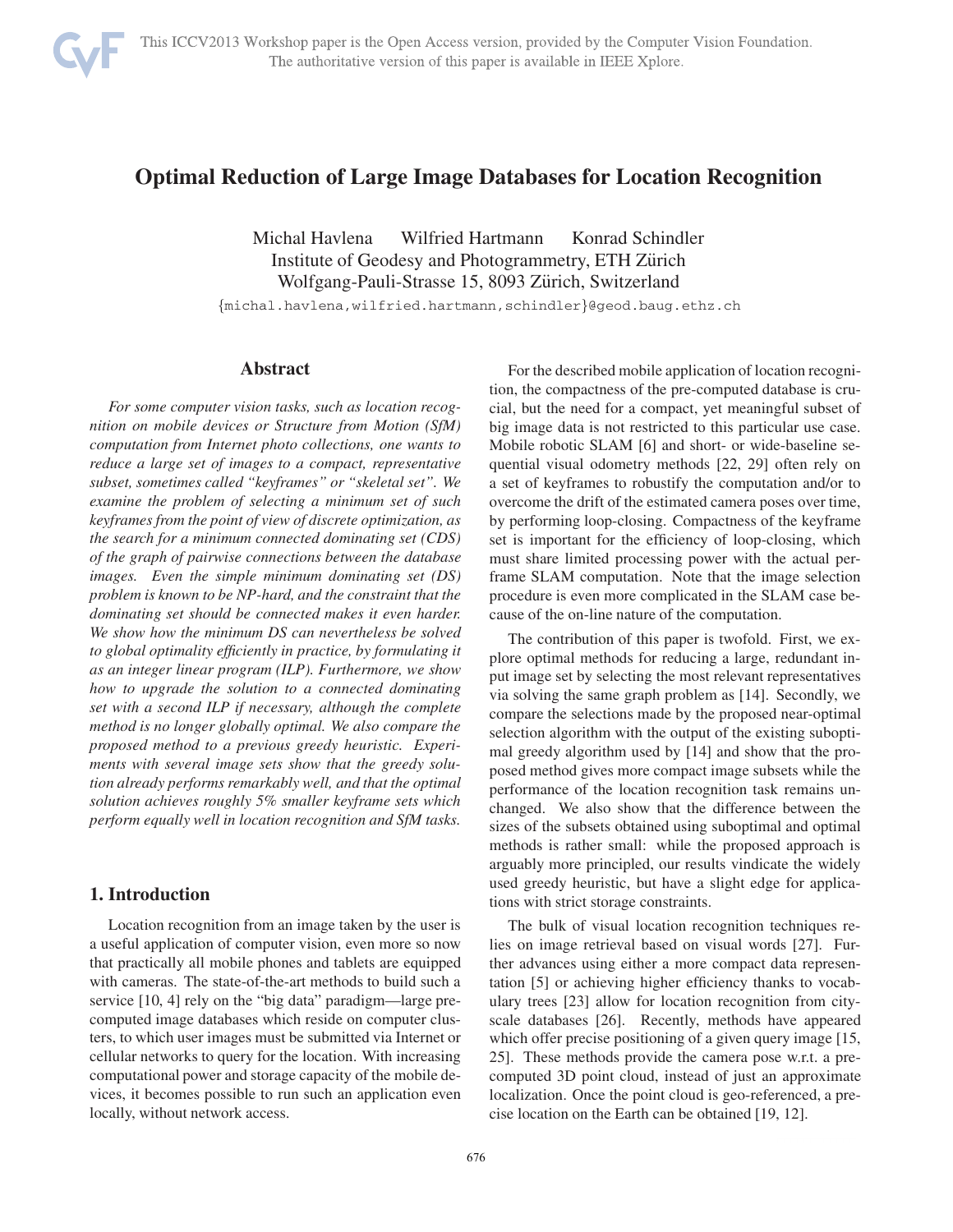

Figure 1. Unconnected dominating set denoted by black vertices.

We use location recognition as a benchmark for reducing big image databases to representative subsets. Our aim here is to decrease the size of the keyframe set by revisiting the problem of selecting relevant representatives from a large image collection. To our best knowledge, no systematic attempts have been made so far to select such image subsets optimally, by formally minimizing the size of the subset that has the required properties. Note however, in other contexts the formulation of the minimum dominating set problem as an integer linear program has been known for several years [16].

Most techniques for reducing an image set rely on the same idea, namely to first compute pairwise distances within the database, and then prune it such that for every image there is a sufficiently near representative in the keyframe set (or equivalently, a representative for each cluster of images). The differences lie mostly in the proxy used to estimate the distance. One possibility is to employ global image descriptors, *e.g*. GIST [24]. Although this approach was successfully used to speed-up Structure from Motion (SfM) computation [17, 8], we believe that methods based on visual words are more suitable for the location recognition task. On the other extreme, one could estimate similarity through the number of keypoint matches or even through the relative pose, however such approaches in most cases defy the purpose, as matching and pose estimation are computationally too expensive.

We use a technique based on visual words, similar to the one of [14]. Note however, our approach is generic and applies to any distance/similarity matrix. We show that thanks to modern integer linear program (ILP) solvers, it is possible to solve this graph problem optimally even for rather large image sets, and that there is a noticeable gap between the sizes of the optimal and greedy solutions. It is worth mentioning that also the widely used large-scale SfM pipeline based on skeletal image sets [28, 1] greedily solves the same graph problem, so our results apply to city-scale SfM, too.

# **2. Method**

Let us assume for the moment that a connected graph is available whose vertices are the input images, and in which an edge exists between two vertices if and only if the two corresponding images share a significant part of the viewfield, *i.e*. are co-located. Then, to make a compact selection covering all views present in the image set one needs to select a minimum subset of vertices, in such a way that *(i)* all the vertices in the graph are either in the subset or connected to it by an edge (meaning that every database image is colocated with at least one keyframe), and *(ii)* the subgraph induced by the selected subset is connected. In graph theory a subset that fulfills *(i)* is known as the *minimum dominating set* (DS) of the graph, see Figure 1, while *(ii)* is called the *minimum connected dominating set* (CDS). Searching a CDS avoids database fragmentation, but makes the problem considerably harder. In some applications, such as finding a skeletal set for SfM, connectedness is mandatory, while in others it might be dropped or only encouraged rather than enforced.

Following [11], the minimum CDS problem is defined as follows. Given a graph  $G = (\mathcal{V}, \mathcal{E})$ , find a minimum size subset of vertices  $S \subset V$ , such that the subgraph induced by  $S$  is connected and  $S$  forms a dominating set in  $G$ . In a graph with a dominating set  $\mathcal{D} \subset \mathcal{V}$ , each vertex  $V \in \mathcal{V}$ is either in the dominating set or adjacent to some vertex in the dominating set,  $V \in \mathcal{D} \vee \exists V' \in \mathcal{D} : (V, V') \in \mathcal{E}$ . We say that *V* is covered by *V'* in the latter case. The problem say that  $V$  is covered by  $V'$  in the latter case. The problem of finding the minimum CDS is known to be *NP*-hard [9].

# **2.1. Minimum CDS formulated as ILP**

By definition, to find the optimal solution to an *NP*-hard problem one has to evaluate an exponential number of candidates in the worst case. Nevertheless, a large class of *NP*-hard problems can be formulated as integer linear programs (ILPs); and for many instances of such ILPs, modern solvers can find the optimum quickly. The general ILP formulation reads:

minimize 
$$
\mathbf{c}^T \mathbf{x}
$$
  
subject to  $\mathbf{A}\mathbf{x} \ge \mathbf{b}$   
 $l_j \le x_j \le u_j, x_j \in \mathbb{Z}$  (1)

The high efficiency of ILP solvers is achieved thanks to the following strategy: *(i)* obtain a lower bound of the objective function in low polynomial time by solving the relaxed LP problem, where the integer constraint is dropped; and *(ii)* use the lower bound in branch-and-bound type methods to quickly rule out large portions of the search space.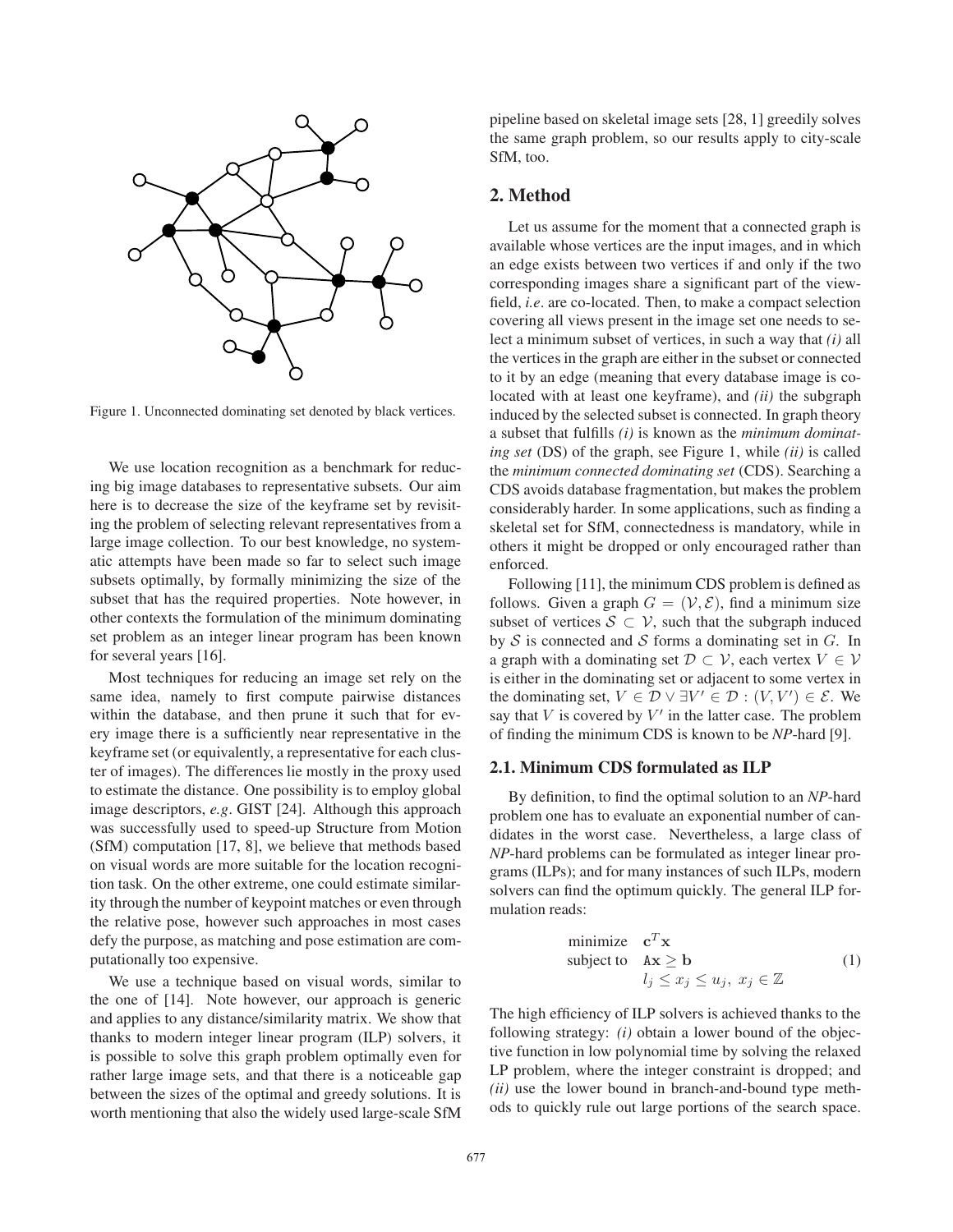

Figure 2. Four components of the subgraph of  $G$  induced by  $D$ denoted by color ellipses are connected by adding two yellow vertices into  $S$ . These two vertices form the solution of Program 3 for a  $3 \times 5$  matrix D (the union of the sets C and C' for the three gray edges of the corresponding maximum spanning tree of the constructed weighted graph contains four 1-vertex and one 2-vertex bridges), see text.

Although this can in the worst case still lead to an exponential number of candidates, the actual convergence times are quite short for our ILPs as will be shown in Section 3.4.

We believe that, unfortunately, it is not possible to formulate the search for the minimum CDS as an ILP, because of the comprehensiveness of the connectivity constraint. On the contrary, the ILP formulation of finding a (possibly disconnected) minimum DS is straightforward [16]. We thus resort to the same strategy also used by the greedy formulation (see Section 2.2), namely first find the minimum dominating set  $D$ . If the subgraph induced by  $D$  is connected,  $D$ is at the same time the minimum connected dominating set of *G*. Otherwise, we need to include additional vertices in  $S \supseteq D$ . While one can also select these "connecting" vertices in a one-shot optimization, the total CDS is no longer guaranteed to be the globally most compact one.

To prevent excessive fragmentation of the found minimum dominating set  $D$ , and thereby increase the chance that the subgraph induced by  $D$  is already connected, we require even the selected vertices to be covered, so the minimum possible size of a component is 2 and not 1. The connectivity of  $D$  can be further improved by requiring each vertex to be covered by more than one vertex. We call the number of covering vertices of a keyframe set its *cover number*  $(CN)$ .<sup>1</sup> This changes the minimum component size to 3 or even more, and often directly yields a minimum CDS, at the cost of obtaining larger keyframe sets, see Section 3.

To formulate the search for the minimum dominating set as an ILP, we construct an  $n \times n$  matrix A where *n* is the number of vertices of *G* and  $A_{ij} = 1 \iff (V_i, V_j) \in \mathcal{E}$ with the remaining elements of A being zero. By zeroing the diagonal of A, we require the selected vertices to be covered also. Our program then reads:

minimize 
$$
\mathbf{1}^T \mathbf{x}
$$
  
subject to  $\mathbf{A}\mathbf{x} \ge \mathbf{b}$   
 $0 \le x_j \le 1, x_j \in \mathbb{Z}$  (2)

The desired cover number can be set through parameter vector **b**. The solution of the program is a Boolean vector **x** of length *n*, indicating the membership of vertices in the set D. The minimized objective value is the number of vertices in the DS.

If the subgraph induced by D consists of multiple, say *m* (disconnected) components, then for every such component there exists another one to which it can be connected by adding at most two additional vertices, thanks to the properties of the dominating set [11]. We examine all pairs of components to find vertices which would form such 1 vertex or 2-vertex bridges, and then try to find the smallest subset of vertices that need to be added to  $D$  to obtain a connected graph.

First, to simplify the task, the  $(m - 1)$  pairs of components which are going to be connected are pre-selected. For each pair of components *i* and *j*, the set of feasible 1-vertex bridges  $\mathcal{C}_{ij}$  and the set of feasible 2-vertex bridges  $\mathcal{C}'_{ij}$  are found. Second, a weighted graph is constructed whose vertices are the individual components, and whose edges are the potential connections, weighted according to numbers of feasible bridges: the weight of a given edge is either the size of  $C'_{ij}$  (if  $C_{ij}$  is empty) or the size of  $C_{ij}$  plus the size of the largest  $C'$  in the entire graph otherwise. By selecting the  $(m - 1)$  pairs forming the maximum spanning tree of this graph, the pairs of components which can be connected using a 1-vertex bridge are preferred. The secondary criteria then is the number of feasible 1-vertex (or 2-vertex) bridges, because this increases the chance that some of these bridges could potentially connect other component pairs, too. Then, a second ILP is constructed:

minimize 
$$
\mathbf{c}^T \mathbf{y}
$$
  
subject to  $\mathbf{D}\mathbf{y} \ge \mathbf{1}$   
 $0 \le y_j \le 1, y_j \in \mathbb{Z}$  (3)

where D is a  $(m-1) \times k$  matrix, *k* is the size of the union of sets  $C$  and  $C'$  of the pre-selected component pairs, and  $c$  is a vector of length *<sup>k</sup>* which is 1 for 1-vertex bridges and 2 for 2-vertex bridges. The minimized objective function then represents the number of added vertices. The entries of D are  $D_{ij} = 1$  if the *i*-th component pair would be connected by the *j*-th bridge, and zero otherwise. The constraints ensure that all  $(m - 1)$  components pairs will be connected,

<sup>&</sup>lt;sup>1</sup>Note the relation to the  $k$ -nearest neighbor strategy: a cover number of Q guarantees that at least Q useful neighbors are available for localization, respectively pose estimation.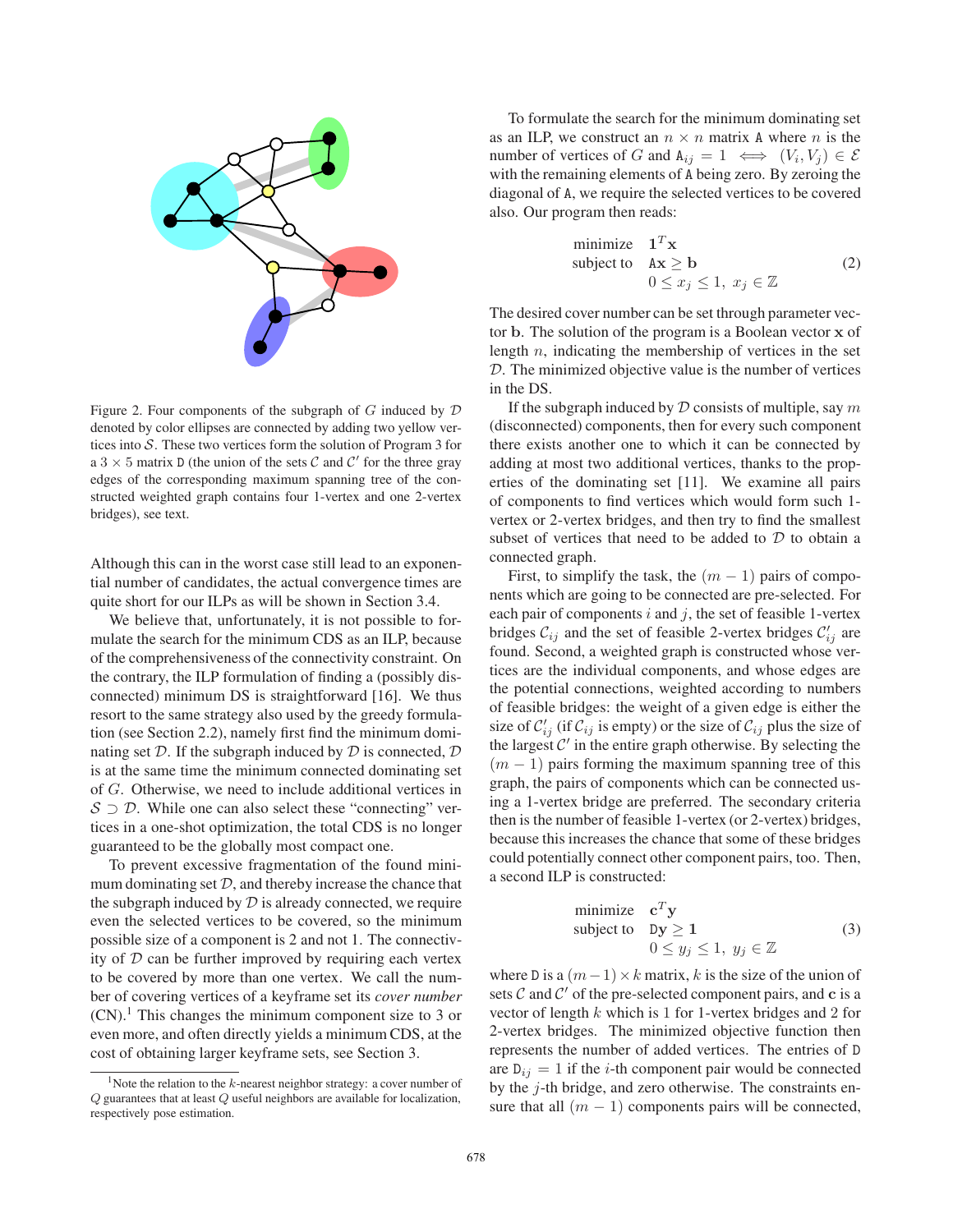

Figure 3. (a) Illustration of the computation of Algorithm 1 (Step II.). Two black vertices have been added to  $D$  so far, the gray vertices are already covered. Note that three more vertices need to be added to construct the dominating set whereas the optimal solution (b) consist of three vertices in total.

resulting in a subgraph of *G* with a single component, *i.e*. a CDS, see Figure 2.

### **2.2. Greedy Algorithm**

A (suboptimal) greedy solution to the minimum CDS problem is given in [11], see Algorithm 1. Being greedy, the algorithm inherently has polynomial time complexity. Moreover, its approximation ratio is in the worst case  $\ln \Delta + 3$ , with  $\Delta$  the maximum vertex degree in the graph.

The greedy algorithm selects one vertex at a time, picking the one that covers the largest number  $c_V$  of uncovered vertices, see Figure 3(a). Note that this strategy is suboptimal, Figure 3(b). If the desired cover number is greater than one, the algorithm can be extended by introducing fractional coverage. Each not fully covered vertex contributes as many times to the value of  $c_V$  as it needs to be further covered. Thereby, the selection prefers vertices whose neighbors received less coverage from the previously selected vertices. In our experience this works better than counting all not yet fully covered vertices equally, as proposed originally.

Once the greedy selection has found a DS, it is connected to a CDS with another greedy search procedure. For all component pairs, one checks whether a connection by a 1 vertex bridge or 2-vertex bridge is possible. Then one iteratively selects the bridge which connects the highest number of components. For a graph consisting of *m* components, at most  $(m - 1)$  iterations are needed to obtain the final D. This can be rather slow for highly fragmented graphs because graph components need to be updated after each iteration.

|  | <b>Algorithm 1</b> Approximate min CDS computation [11] |  |  |
|--|---------------------------------------------------------|--|--|
|  |                                                         |  |  |

| Input      | $G=(\mathcal{V},\mathcal{E})$ | Unweighted undirected graph.     |
|------------|-------------------------------|----------------------------------|
| Output $S$ |                               | Vertices of the min CDS of $G$ . |

I. Label all vertices  $V \in V$  white.

- II. Set  $\mathcal{D} := \{\}$  and repeat until no white vertices are left:
	- 1: For all black vertices  $V \in V$  set  $c_V := 0$ .
	- 2: For all gray and white vertices *V* set  $c_V := \text{num}$ ber of white neighbors of *V* .
	- 3: Set  $V^* := \argmax_V c_V$ .
	- 4: Label  $V^*$  black and add it into  $\mathcal{D}$ .
	- 5: Label all neighbors of  $V^*$  gray.
- III. Set  $S := D$  and connect components of the subgraph induced by  $D$ , by adding at most 2 vertices per component into  $S$ .
- IV. Return S.

#### **2.3. Constructing the Graph**

Until now, we have assumed that the graph *G* representing the co-located images is available. In fact, constructing such a graph properly, *i.e*. by matching all image pairs and verifying pairwise geometries, is rather costly. We use a standard image indexing technique instead to obtain a proxy more efficiently [27]. Images are resampled to 3Mpix resolution, and a visual vocabulary of 200,000 visual words trained on images of city landmarks is used to quantize SURF [2] features detected in the database images. The entries of the similarity matrix are dot products of the images' *tf-idf* vectors, and the edges of graph *G* can be obtained by thresholding the similarity matrix.

Special care must be taken to ensure there is a solution: if the graph *G* is not connected, no CDS exists. Moreover, already the DS is infeasible if *G* has small isolated components whose vertex count is lower than the desired cover number. To bypass this issue, we pre-process the graph and recursively remove uncoverable vertices until the problem is solvable. Note, this step can already significantly decimate the database size if a high similarity threshold is used.

### **3. Experiments**

Three landmark image sets, each consisting of roughly 4,000 images, were downloaded from Flickr [32] as results for queries "di Trevi", "duomo milano", and "old town square prague". The variability of the image sets increases as DITREVI represents a single wall, DUOMO represents a single building, while OLDTOWN represents a larger area with multiple buildings. Only images which were available in at least 0.75Mpix resolution were used.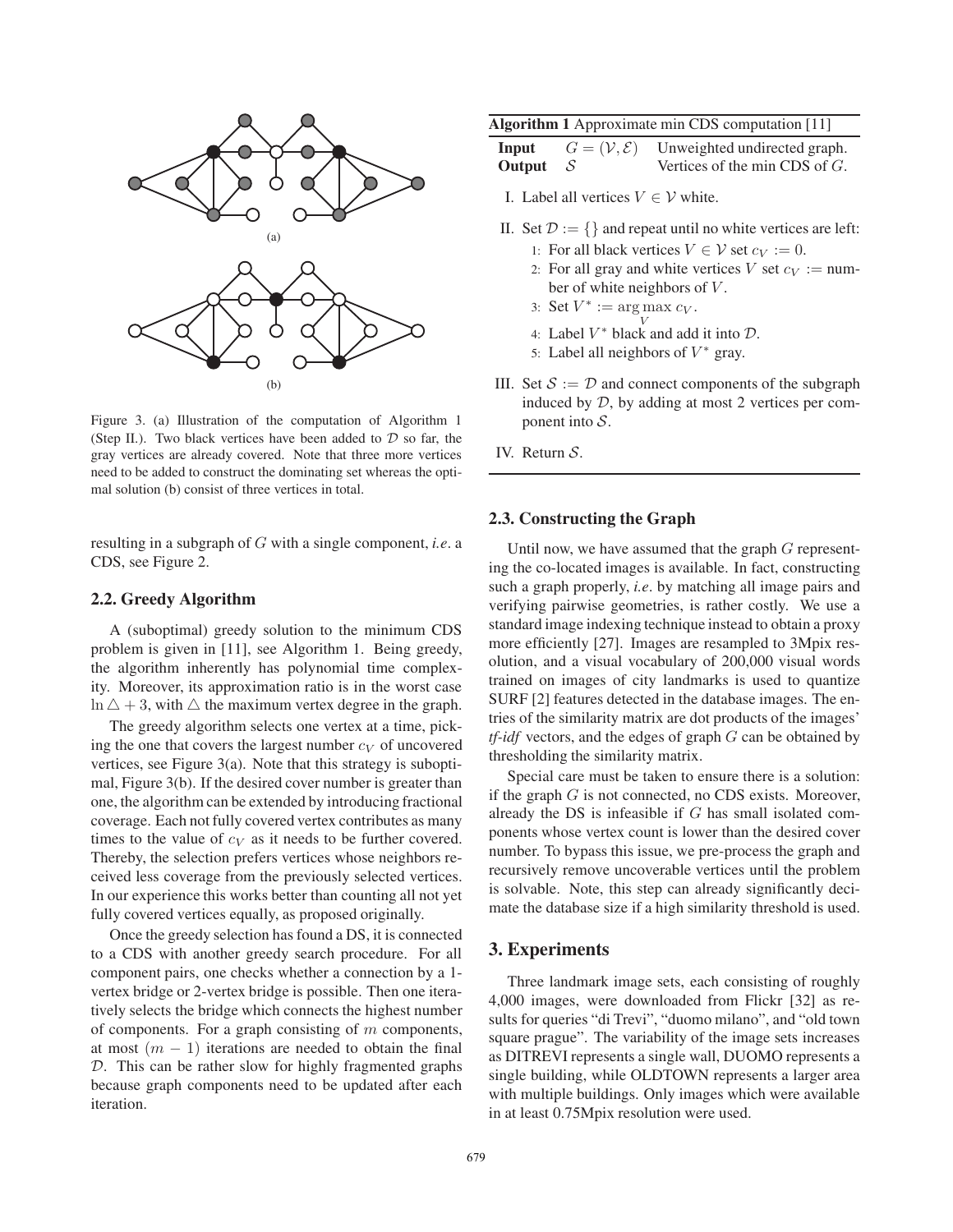

(c)

Figure 4. Sample images from the three datasets downloaded from Flickr [32]: (a) DITREVI, (b) DUOMO, (c) OLDTOWN.

To evaluate location recognition using the selected subsets of images, 300 images from each image set were randomly set aside as query images and the rest of the images form the datasets of sizes 3,110, 3,104, and 3,255 images respectively, see Figure 4.

Two application scenarios were explored with the heldout query images. First, location recognition based on image retrieval and subsequent geometric verification, using the selected keyframe sets. And second, pose estimation of the query images w.r.t. 3D models reconstructed from the keyframe sets.

#### **3.1. CDS Computation**

Connected dominating sets were computed for the three datasets independently, using both the ILP solver and the greedy algorithm. The corresponding graphs *G* were obtained using the method described in Section 2.3 for three different thresholds of the image similarity, namely 0.075, 0.1, and 0.15. Cover numbers (parameter vector **b** in ILP) of 1, 2, and 3 were tested. The sizes of the returned minimum DS and CDS of *G* are displayed in Figure 5. It can be seen that more images are required for the most complex scene OLDTOWN than for the other two datasets.

As both methods first search for the dominating set, it is also interesting to see how many vertices had to be added to connect the DS into a CDS, "Con" in Figure 5. We observe that, as expected, the fragmentation of the dominating set



Figure 5. Sizes of the connected dominating sets obtained by the greedy algorithm and by solving the ILP, with different thresholds for image similarity and different cover numbers. Datasets (a) DITREVI, (b) DUOMO, and (c) OLDTOWN.

is smaller when the similarity threshold is lower (and hence the graph is denser), and also when a higher cover number is chosen. In some cases the optimal DS was already connected, in which case it is also the globally optimal CDS. In the remaining cases, and always for the greedy solutions, no optimality guarantee can be given. We also observe that the greedy DS often needs fewer additional vertices to turn it into a CDS; the DS returned by ILP are  $\approx$  5% smaller than those of the greedy method. That difference slightly decreases for the respective CDS solutions. Apparently the redundancy in the greedy solution means that it is closer to a CDS, and fewer vertices have to be added.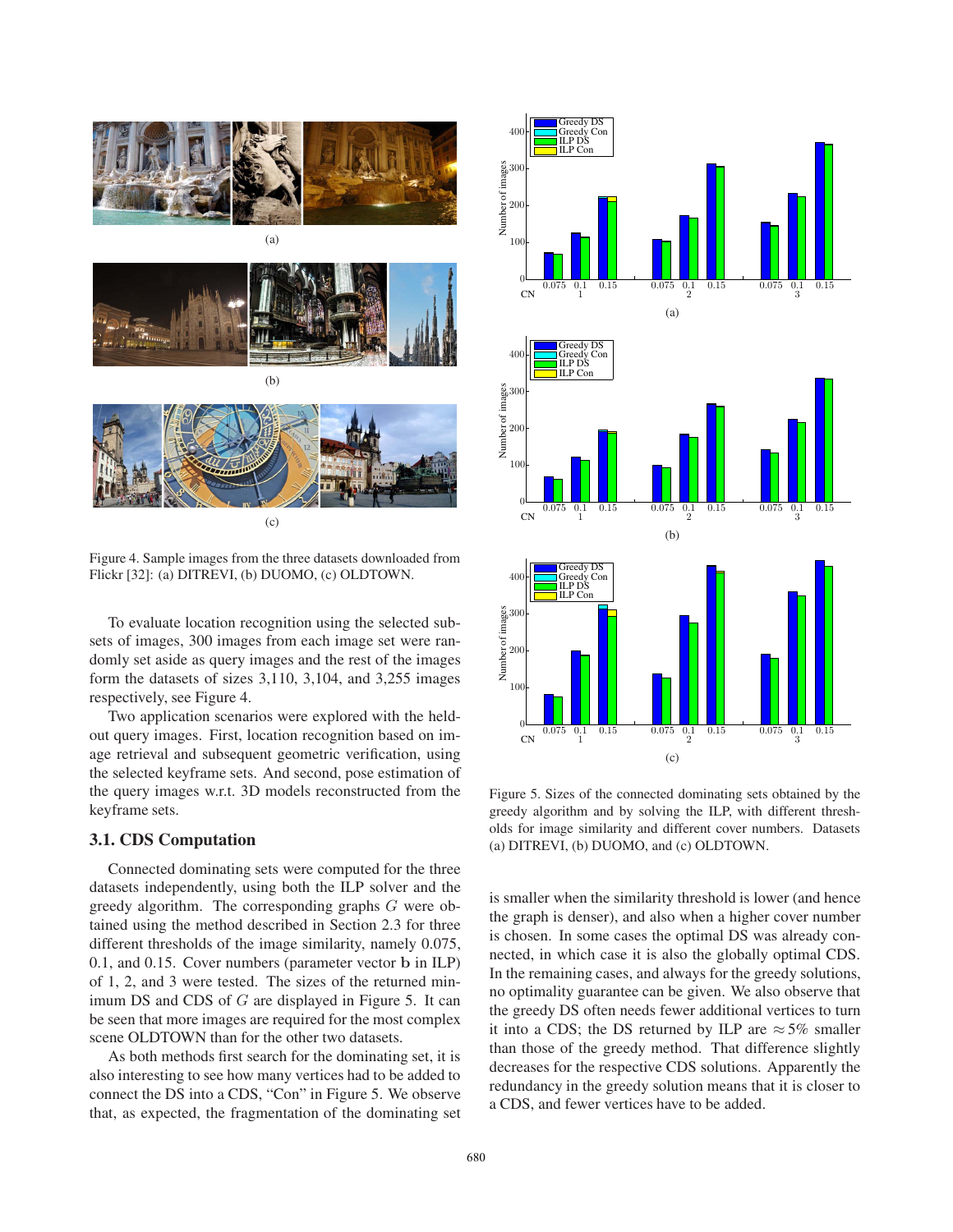| Image Retrieval - correctly localized images (of 300) |               |     |     |     |                |     |
|-------------------------------------------------------|---------------|-----|-----|-----|----------------|-----|
| <b>DITREVI</b>                                        | Greedy        |     |     |     | <b>ILP</b>     |     |
| Thr / CN                                              | 1             | 2   | 3   | 1   | 2              | 3   |
| 0.075                                                 | 140           | 151 | 160 | 137 | 144            | 156 |
| 0.100                                                 | 153           | 165 | 160 | 156 | 156            | 163 |
| 0.150                                                 | 171           | 169 | 169 | 169 | 174            | 172 |
| <b>DUOMO</b>                                          | ILP<br>Greedy |     |     |     |                |     |
| Thr / CN                                              | 1             | 2   | 3   | 1   | $\mathfrak{D}$ | 3   |
| 0.075                                                 | 35            | 62  | 57  | 25  | 59             | 69  |
| 0.100                                                 | 68            | 81  | 83  | 67  | 78             | 79  |
| 0.150                                                 | 75            | 86  | 91  | 78  | 87             | 90  |
| <b>OLDTOWN</b>                                        | Greedy        |     |     |     | ILP            |     |
| Thr / CN                                              | 1             | 2   | 3   | 1   | $\mathfrak{D}$ | 3   |
| 0.075                                                 | 82            | 102 | 113 | 81  | 94             | 107 |
| 0.100                                                 | 119           | 111 | 123 | 112 | 121            | 123 |
| 0.150                                                 | 121           | 123 | 131 | 124 | 124            | 135 |

Table 1. Evaluation of location recognition using image retrieval with geometric verification, with different thresholds for image similarity and different cover numbers.

### **3.2. Image Retrieval**

Following the same procedure as for the dataset images, we extract SURF [2] features from the query images (resampled to 3Mpix resolution), quantize them with a pretrained visual vocabulary, and represent images by *tf-idf* vectors [27]. Our database is formed by the union of the minimum CDS of all three image collections (DITREVI, DUOMO, and OLDTOWN). Similarity between each query image and all database images is computed as the scalar product of their *tf-idf* scores. The five database images having the highest score are passed to geometric verification with a homography [13]. The original SURF descriptors are matched with approximate NN-search [30] and the homography is then computed with RANSAC [7], with an error threshold of 4 pixels. Among those candidates for which the fit has at least 100 inliers and an inlier ratio better than 10%, the one with the highest inlier ratio is selected. The localization is considered correct if the selected candidate is from the same collection (*i.e*. the same landmark).

Results summarized in Table 1 show that, over all cover numbers and image similarity thresholds, the numbers of correctly localized images are roughly the same for the keyframe sets obtained with the greedy algorithm and those from the ILP solution, although the latter are more compact. The numbers of incorrectly localized images were around 8 for DITREVI and around 11 for DUOMO and OLDTOWN.

Regarding storage, the footprint of the database is  $\approx$ 70kB per image for the zipped *tf-idf* vectors, plus  $\approx$  500kB per image to store the image itself (for efficient on-the-fly extraction of SURF features). The size of the visual vocabulary, independent of the dataset size, is 108MB.

| Pose Estimation - correctly localized images (of 300) |               |                             |     |            |                |     |  |
|-------------------------------------------------------|---------------|-----------------------------|-----|------------|----------------|-----|--|
| <b>DITREVI</b>                                        |               | Greedy                      |     | <b>ILP</b> |                |     |  |
| Thr / CN                                              | 1             | $\mathcal{D}_{\mathcal{L}}$ | 3   | 1          | $\mathfrak{D}$ | 3   |  |
| 0.075                                                 | 188           | 206                         | 199 | 176        | 210            | 218 |  |
| 0.100                                                 | 213           | 226                         | 230 | 221        | 224            | 230 |  |
| 0.150                                                 | 222           | 229                         | 230 | 235        | 230            | 234 |  |
| <b>DUOMO</b>                                          | ILP<br>Greedy |                             |     |            |                |     |  |
| Thr / CN                                              | 1             | 2                           | 3   | 1          | 2              | 3   |  |
| 0.075                                                 | 66            | 73                          | 80  | 62         | 63             | 78  |  |
| 0.100                                                 | 74            | 90                          | 84  | 75         | 86             | 82  |  |
| 0.150                                                 | 85            | 97                          | 93  | 94         | 94             | 92  |  |
| <b>OLDTOWN</b>                                        | Greedy        |                             |     | IL P       |                |     |  |
| Thr / CN                                              | 1             | 2                           | 3   | 1          | 2              | 3   |  |
| 0.075                                                 | 65            | 84                          | 85  | 63         | 64             | 76  |  |
| 0.100                                                 | 85            | 122                         | 151 | 85         | n/a            | 148 |  |
| 0.150                                                 | 134           | 154                         | 152 | 133        | 153            | 134 |  |

Table 2. Evaluation of location recognition using pose estimation w.r.t. the 3D point cloud of the largest partial model, with different thresholds for image similarity and different cover numbers.

#### **3.3. Pose Estimation**

VisualSFM [31] was used to create 3D models of the selected keyframe sets. The sizes of the largest reconstructed partial models are small for low similarity thresholds, because with such strict thresholds the image collections disintegrate into many small, unconnected fragments. We note however that with one exception (OLDTOWN, image similarity 0.1, cover number 2) all 3D models are visually correct, albeit incomplete—they capture only the most prominent part of the scene. Dataset DUOMO seems to be the most challenging one because several separate clusters of images exist, *e.g*. the frontal view, the building interior, and the view from the roof. Consequently, only the largest cluster—the frontal view—is reconstructed. The reconstruction of OLDTOWN becomes quite complete when a sufficiently high threshold for image similarity is used.

We used VisualSFM "resume" feature to test whether it is possible to connect a given query image to the constructed landmark models. The numbers of correctly localized images summarized in Table 2 show that the results are again roughly the same for the keyframe sets obtained using the greedy algorithm and those from the ILP solution. In these experiments, not a single image was wrongly localized (*i.e*. connected to the wrong landmark model). One can also see that for the easy DITREVI dataset, the results of localization using pose estimation are better than those obtained from localization using image retrieval. On the other hand, localization using image retrieval works better than via pose estimation for the most complex dataset OLD-TOWN, because of the difficulties of building 3D models of complicated scenes from reduced, overly sparse image sets.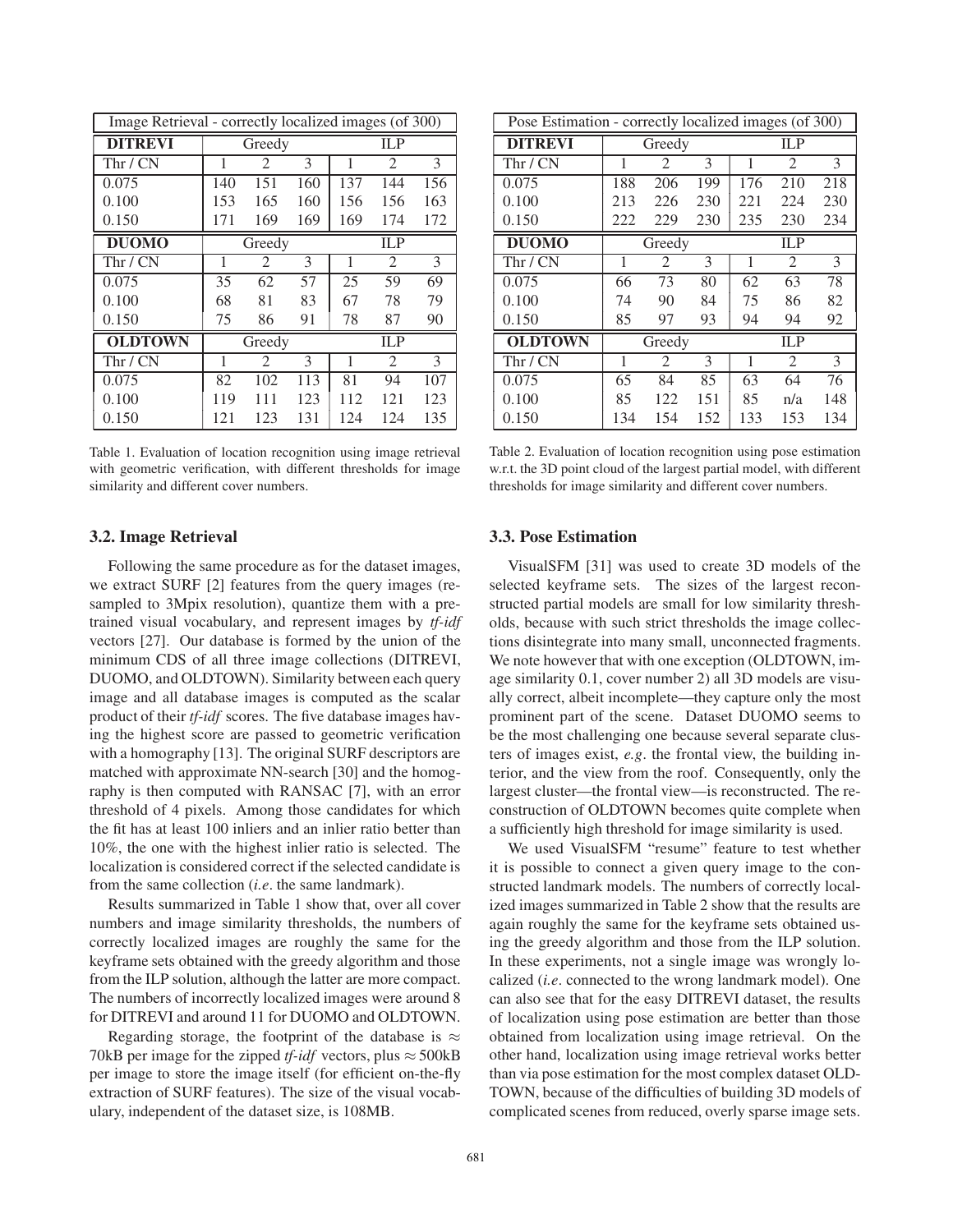

Figure 6. Sizes of the connected dominating sets obtained by the greedy algorithm and by solving the ILP, with different thresholds for image similarity and different cover numbers for dataset DUBROVNIK.

Regarding storage, the most salient SIFT features extracted by VisualSFM occupy  $\approx$  1MB per image. The size of the reconstructed 3D model is dependent on the scene type and the spatial distribution of cameras; for our datasets it was approximately 30kB per reconstructed image.

### **3.4. DUBROVNIK Dataset**

Finally, the performance and scalability of the proposed selection method was tested using the publicly available DUBROVNIK dataset [18] which comprises 6,044 database and 800 query images, with known ground truth poses w.r.t. the 3D point cloud constructed from the database images. As only SIFT [20] descriptors are provided and not the original images, we trained a 200,000 word vocabulary from the database image descriptors. The sizes of the obtained minimum DS and CDS are shown in Figure 6.

Notice that *(i)* the graph is similar to the one of the OLD-TOWN dataset but the overall portion of selected images is nearly twice as large due to the even more complex layout of DUBROVNIK; and *(ii)* lower thresholds for image similarity were used because for higher thresholds the removal of uncoverable vertices during pre-processing already eliminated the majority of the images.

Run times are reported for the minimum DS search of our multi-threaded MATLAB implementation of the greedy algorithm and MOSEK [21] ILP solver. Times were measured on a single Intel(R) Core(TM) i7-3930K workstation with Linux 64bit operating system, see Table 3.

We point out that the run times of the greedy algorithm and the ILP solver are similar but there is a much higher variance in the run times of the ILP solver. Also, in general the greedy algorithm gets slower with higher cover number, whereas the time needed to solve the ILP stays the same or even decreases.<sup>2</sup>

| Greedy     |         |               |         |  |  |  |
|------------|---------|---------------|---------|--|--|--|
| Thr / CN   |         | 2             | 3       |  |  |  |
| 0.050      | 7.43 s  | 11.71 s       | 13.98 s |  |  |  |
| 0.075      | 10.07 s | 13.10 s       | 11.87 s |  |  |  |
| 0.100      | 4.79 s  | $5.21$ s      | 3.84 s  |  |  |  |
| <b>ILP</b> |         |               |         |  |  |  |
| Thr / CN   |         | $\mathcal{L}$ | 3       |  |  |  |
| 0.050      | 48.24 s | 4.20 s        | 8.63 s  |  |  |  |
| 0.075      | 5.96 s  | 15.30 s       | 0.83 s  |  |  |  |
| 0.100      | 0.26s   | $0.21$ s      | 0.25s   |  |  |  |

Table 3. Run times (in seconds) of the search for the minimum DS of DUBROVNIK; multi-threaded MATLAB implementations of the greedy algorithm and MOSEK [21] ILP solver.

| Pose Estimation - registered images (of 800) |                |     |     |     |     |     |  |  |
|----------------------------------------------|----------------|-----|-----|-----|-----|-----|--|--|
| <b>DUBROVNIK</b>                             | Greedy<br>IL P |     |     |     |     |     |  |  |
| Thr / CN                                     |                |     |     |     |     |     |  |  |
| 0.050                                        | 679            | 724 | 729 | 669 | 705 | 731 |  |  |
| 0.075                                        | 719            | 737 | 734 | 717 | 736 | 732 |  |  |
| 0.100                                        |                | 687 | 680 | 650 | 658 |     |  |  |

Table 4. Evaluation of location recognition using pose estimation w.r.t. the 3D point cloud of the respective submodel, with different thresholds for image similarity and different cover numbers.

For each of the obtained subsets of images, a submodel was created by removing from the 3D model the unselected cameras, as well as 3D points which were left with less than two projections. Then, average SIFT descriptors of the 3D points in the submodel were computed using the remaining projections, and tentative 3D-to-2D matches between the submodel and each of the 800 query images were created with approximate NN-search. The poses of all query images with more than 20 tentative matches were estimated using P4Pfk (P3P with unknown focal length, [3]) in a RANSAC loop, with reprojection error threshold of 2 pixels and the maximum number of iterations limited to 200.

We use the same methodology as [18] and report the number of query images which attained at least twelve inliers supporting the recovered pose, see Table 4. The numbers of registered images are again roughly the same for the keyframe sets obtained using the greedy algorithm and those from the ILP solution, and also similar to the results presented in [18]. Notice that larger subsets do not always yield better registration performance.

Regarding localization accuracy, the median camera position error is around 0*.*9 m with quartiles 0*.*25 m and 4*.*5 m, independent of both the threshold for image similarity and the cover number; an exception being the smallest subset (image similarity 0.05, cover number 1) where localization is less accurate. Similar to [18], there are around 100 cameras which have position errors larger than 20 m.

 $2$ This need not be the case for other problems: when applying the proposed method to very sparse graphs we observed much longer run times of the ILP solver.